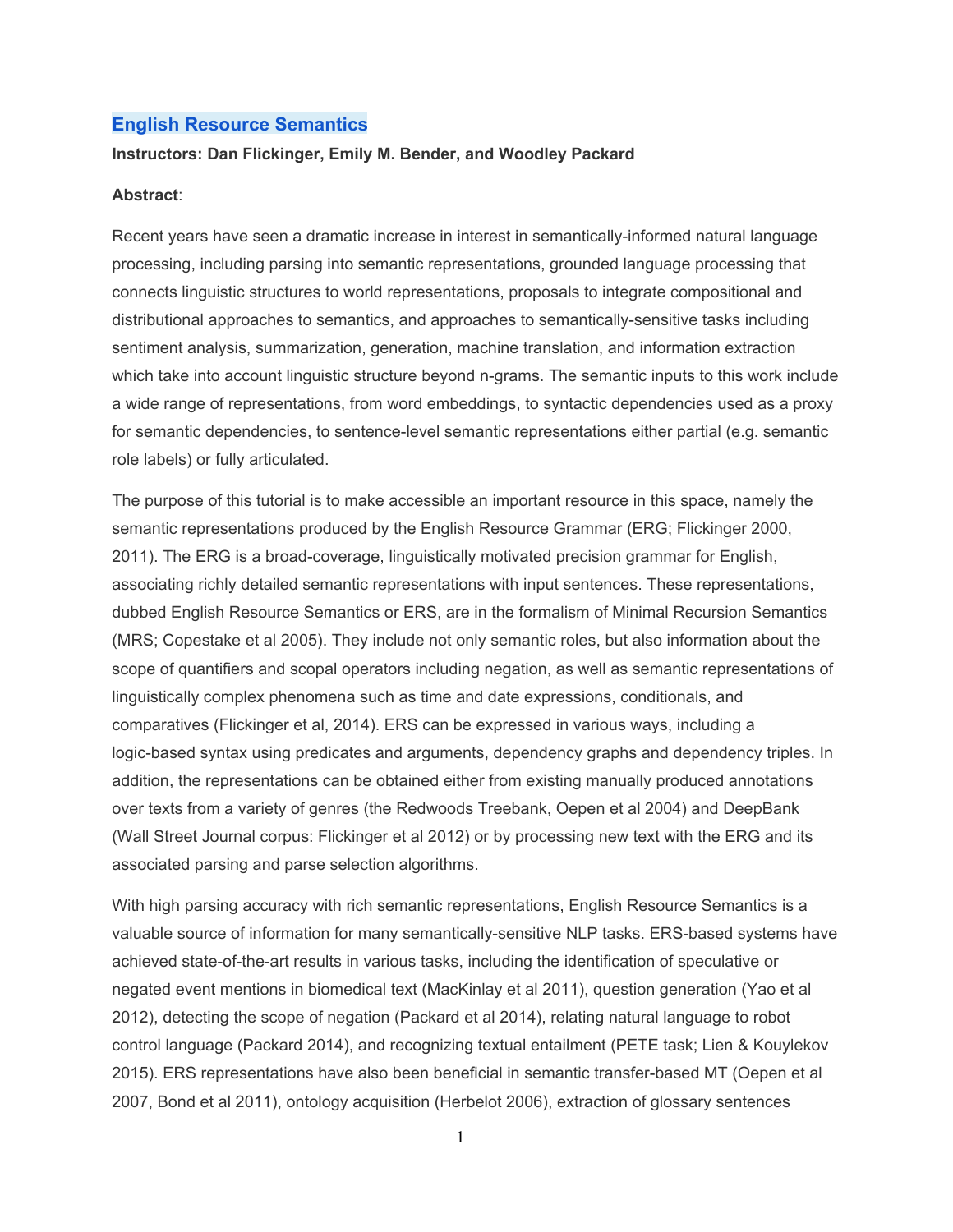(Reiplinger et al 2012), sentiment analysis (Kramer & Gordon 2014), and the ACL Anthology Searchbench (Schäfer et al 2011).

The goal of this tutorial is to make this resource more accessible to the ACL community. Specifically, we take as our learning goals that tutorial participants will learn how to: (1) set up the ERG-based parsing stack, including preprocessing; (2) access ERG Redwoods/DeepBank treebanks in the various export formats; and (3) interpret ERS representations.

# **Outline**

- Overview of goals and methods [10 min]
- Implementation platform and formalism [30 min]
	- Installation of parser and grammar on participants' laptops
	- Parsing sample data to produce ERS (English Resource Semantics) output
	- Introduction to ERS formalism
- Treebanks and output formats [30 min]
	- Search tools over manually annotated corpora
	- Available output formats and conversion utilities
	- Disambiguation alternatives: one-best or manual
- Semantic phenomena [20 min]
	- Exploration of linguistic analyses for selected phenomena
	- Documentation of semantic representations
- Coffee break
- Semantic phenomena (continued) [20 min]
- Parameter tuning for applications [20 min]
	- Parser settings for genre, domain, precision, resource limits
	- Robust processing for out-of-grammar inputs
	- Efficiency vs. precision
- Future enhancements underway [30 min]
	- Word senses for finer-grained semantic representations
	- More derivational morphology (e.g.\ semi-productive deverbal nouns)
	- Support for coreference within and across sentence boundaries
- Sample applications using ERS [20 min]

## **About the Instructors**

Dan Flickinger, Stanford University, danf@stanford.edu, http://lingo.stanford.edu/danf

Dan Flickinger is a Senior Research Associate at CSLI at Stanford, and manager of the Linguistic Grammars Online (LinGO) Laboratory, where he is the principal developer of the LinGO English Resource Grammar (ERG), a precise broad-coverage implementation of HPSG. His primary research interests are in wide-coverage grammar engineering for both parsing and generation,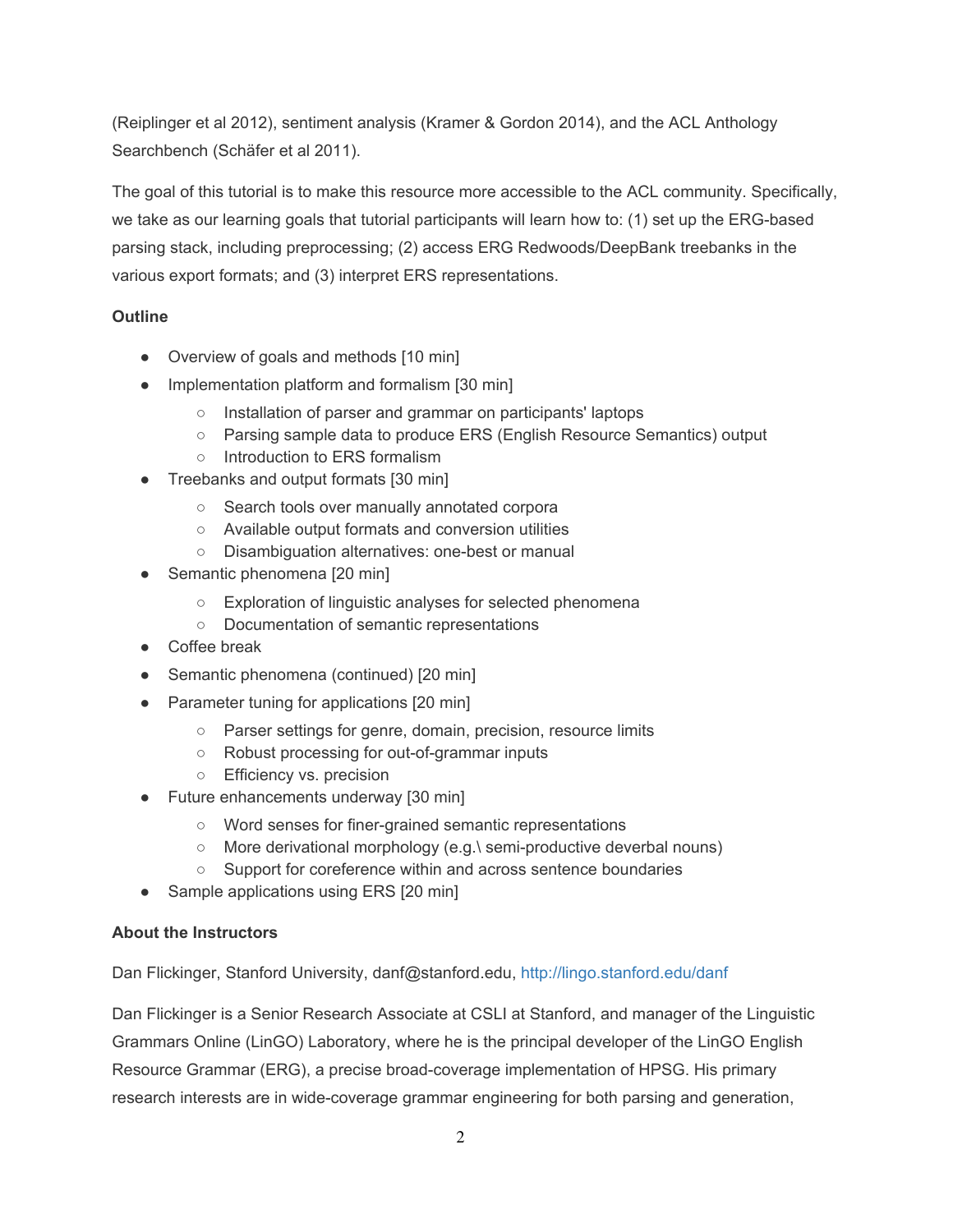lexical representation, the syntax-semantics interface, methodology for evaluation of semantically precise grammars, and practical applications of 'deep' processing. Applied and industrial experience includes co-founding the software company YY Technologies, which from 2000-2002 sold automated consumer email response technology incorporating the ERG; and since 2009 developing online educational software using the ERG for teaching English writing skills, first as part of the Education Program for Gifted Youth (EPGY) at Stanford, and for the past three years as a senior researcher at the EPGY spin-off company Redbird Advanced Learning, based in Oakland, California.

Emily M. Bender, University of Washington, ebender@uw.edu, http://faculty.washington.edu/ebender

Emily M. Bender is a Professor in the Department of Linguistics and Associate Professor in the Department of Computer Science & Engineering at the University of Washington. Her primary research interests lie in multilingual grammar engineering, semantic representations, and the incorporation of linguistic knowledge, especially from semantics and linguistic typology, in computational linguistics. She is the primary developer of the Grammar Matrix grammar customization system, which is developed in the context of the DELPH-IN Consortium (Deep Linguistic Processing with HPSG Initiative). Her book, *Linguistic Fundamentals for Natural Language Processing: 100 Essentials from Morphology and Syntax* grew out of a NAACL 2012 tutorial on that topic.

Woodley Packard, University of Washington, sweaglesw@sweaglesw.org, http://sweaglesw.org/linguistics/about/

Woodley Packard is a student at the University of Washington, pursuing a PhD in Computational Linguistics with Emily M. Bender. His research interests include efficient algorithms for grammar-based parsing, generation, annotation, and learning; robustness mechanisms for precision grammars; methodologies for contextually-informed disambiguation; and applications of semantic representations. He wrote and maintains the ACE parser/generator and the FFTB annotation tool. Recent work includes designing and building the top-performing entry for SemEval 2014 Task 6 on interpreting natural language commands to robots.

## **References**

Bond, F., Oepen, S., Nichols, E., Flickinger, D., Velldal, E., & Haugereid, P. (2011). Deep open-sourc emachine translation. Machine Translation, 25, 87-105. doi: 10.1007/s10590-011-9099-4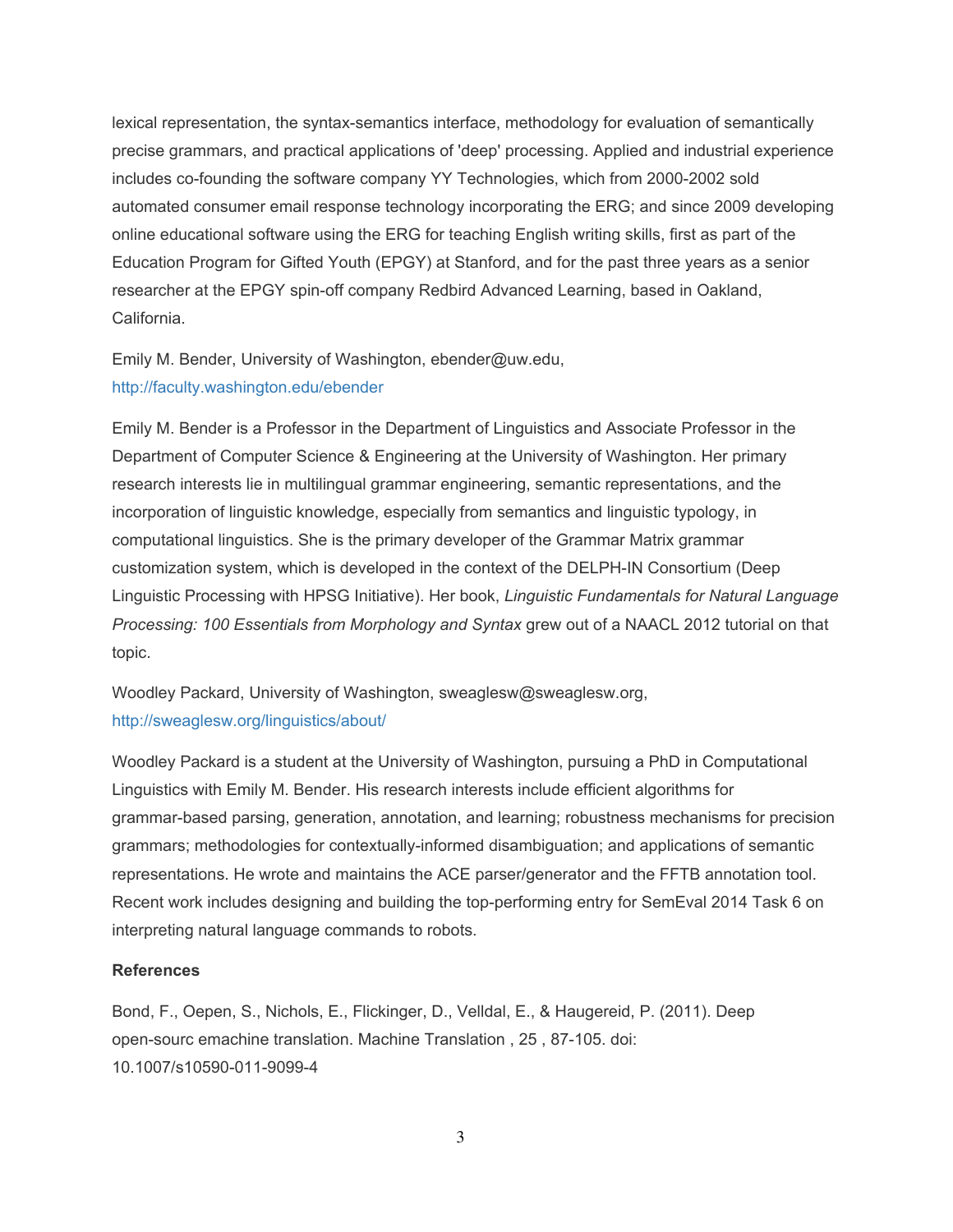Copestake, A., Flickinger, D., Pollard, C., & Sag, I. A. (2005). Minimal Recursion Semantics. An introduction. Research on Language and Computation, 3(4), 281-332.

Flickinger, D. (2000). On building a more efficient grammar by exploiting types. Natural Language Engineering, 6 (1), 15-28.

Flickinger, D. (2011). Accuracy vs. robustness in grammar engineering. In E. M. Bender & J. E. Arnold (Eds.), Language from a cognitive perspective: Grammar, usage, and processing (pp. 31-50). Stanford: CSLI Publications.

Flickinger, D., Bender, E. M., & Oepen, S. (2014). Towards an encyclopedia of compositional semantics: Documenting the interface of the english resource grammar. In N. Calzolari et al. (Eds.), Proceedings of the ninth international conference on language resources and evaluation (LREC'14) (pp. 875-881). Reykjavik, Iceland: European Language Resources Association (ELRA).

Flickinger, D., Zhang, Y., & Kordoni, V. (2012). DeepBank. A dynamically annotated treebank of the Wall Street Journal. In (p. 85-96). Lisbon, Portugal: Edições Colibri.

Herbelot, A., & Copestake, A. (2006). Acquiring Ontological Relationships from Wikipedia Using RMRS. In Proceedings of the ISWC 2006 workshop on web content.

Ivanova, A., Oepen, S., Dridan, R., Flickinger, D., & Øvrelid, L. (2013). On different approaches to syntactic analysis into bi-lexical dependencies. An empirical comparison of direct, PCFG-based, and HPSG-based parsers. In Proceedings of the 13th International Conference on Parsing Technologies (p. 6372). Nara, Japan.

Kramer, J., & Gordon, C. (2014). Improvement of a naive bayes sentiment classifier using mrsbased features. In Proceedings of the third joint conference on lexical and computational semantics (\*SEM 2014) (pp. 22-29). Dublin, Ireland: Association for Computational Linguistics and Dublin City University.

Lien, E., & Kouylekov, M. (2015). Semantic parsing for textual entailment. In Proceedings of the 14th International Conference on Parsing Technologies (p. 40-49). Bilbao, Spain.

MacKinlay, A., Martinez, D., & Baldwin, T. (2011). A parser-based approach to detecting modification of biomedical events. In Proceedings of the acm fifth international workshop on data and text mining in biomedical informatics (pp. 51-58). New York, NY, USA: ACM.